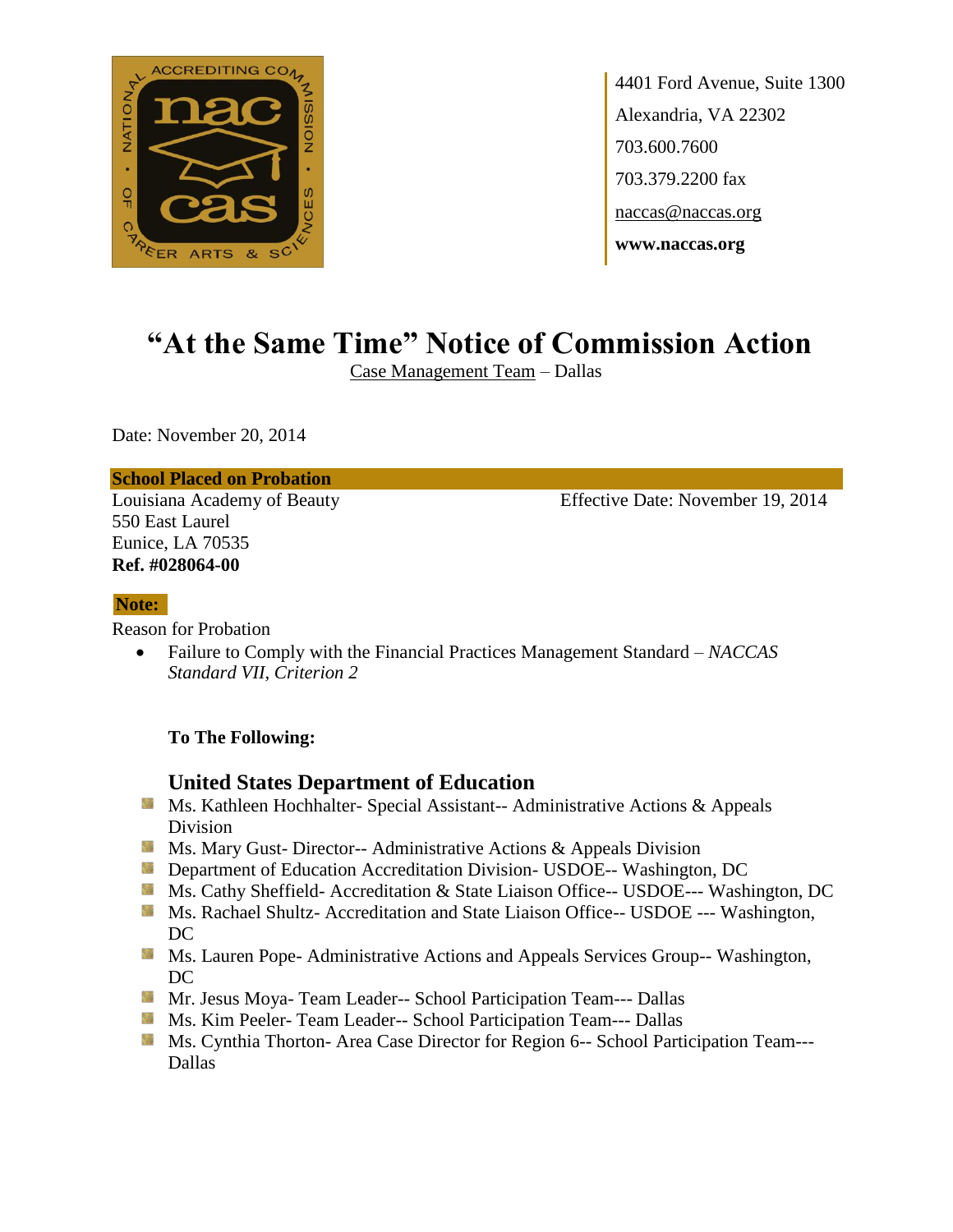## **Accreditors**

- Mr. Bill Larkin- Executive Director-- ACCET
- Mr. Michale McComis, Ed.D.- Executive Director-- ACCSCT
- Mr. Albert Gray, Ph.D.- Executive Director-- ACICS
- Dr. Gary Puckett- Executive Director-- COE

## **State Authorities**

- Mr. Steven Young- LA State Board of Cosmetology-- Baton Rouge, LA
- Ms. Latrice Matthews- LA Board of Barber Examiners-- Baton Rouge, LA

# **Other**

- **Ms. Tammy Burkhart- Educause**
- Ms. Lisa Schiavo- Accredited Schools List Help Desk-- Westat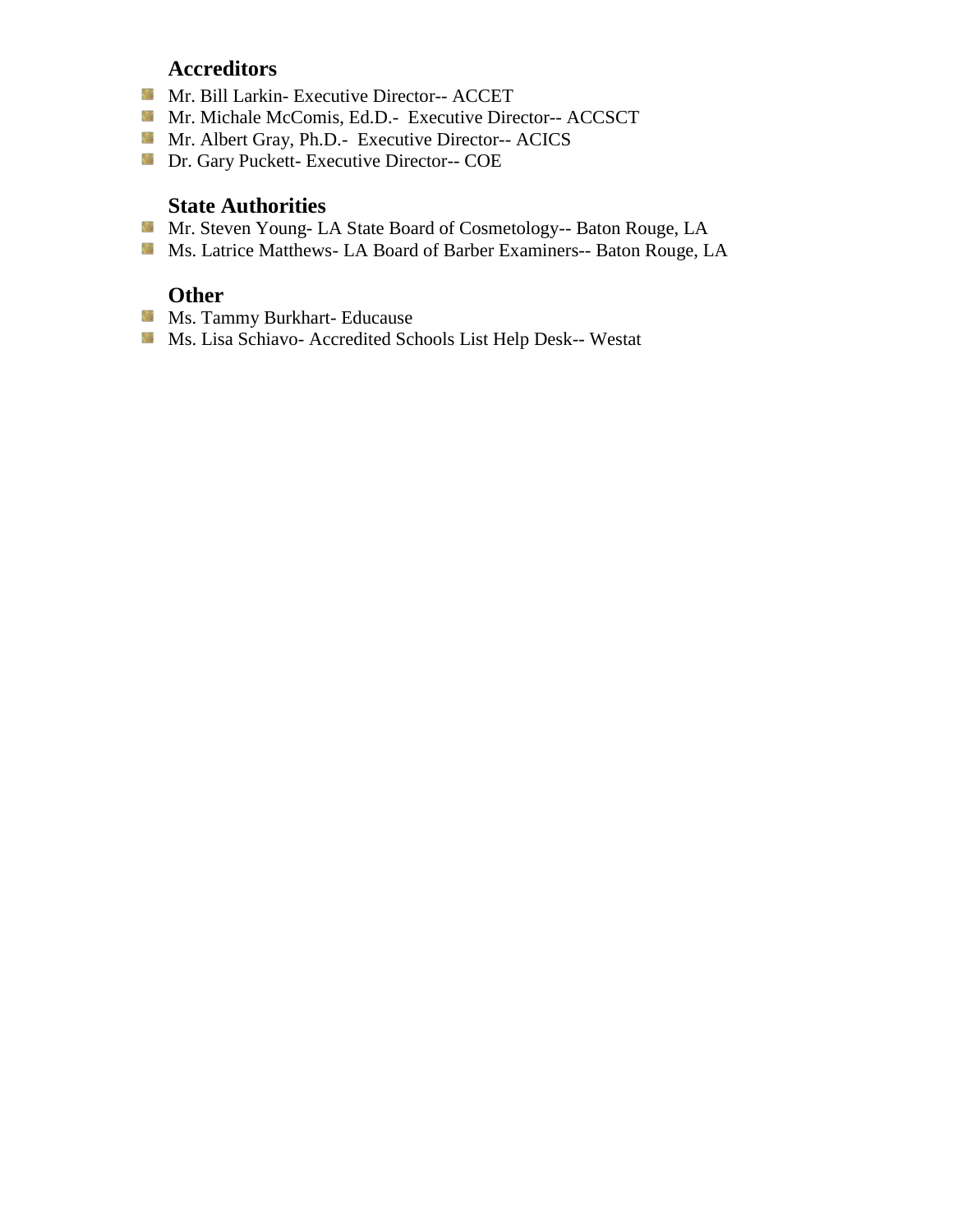

4401 Ford Avenue, Suite 1300 Alexandria, VA 22302 703.600.7600 703.379.2200 fax naccas@naccas.org **www.naccas.org**

# **"At the Same Time" Notice of Commission Action**

Case Management Team – Dallas

Date: November 20, 2014

### **School Placed on Probation**

354 E. Interstate 30, Suite A Garland, TX 75043 **Ref. #P53177-01**

National Beauty College Effective Date: November 19, 2014

### **Note:**

Reason for Probation

• Additional Location of Main Campus Placed on Probation (Section 8.10(a)(5) of the *NACCAS Rules of Practice and Procedure)*

## **To The Following:**

## **United States Department of Education**

- **Ms. Kathleen Hochhalter- Special Assistant-- Administrative Actions & Appeals** Division
- **Ms.** Ms. Mary Gust- Director-- Administrative Actions  $\&$  Appeals Division
- **Department of Education Accreditation Division- USDOE-- Washington, DC**
- Ms. Cathy Sheffield- Accreditation & State Liaison Office-- USDOE--- Washington, DC
- **Ms. Rachael Shultz- Accreditation and State Liaison Office-- USDOE --- Washington,** DC
- **Ms. Lauren Pope- Administrative Actions and Appeals Services Group-- Washington,** DC

簿

- **Mr. Jesus Moya- Team Leader-- School Participation Team--- Dallas**
- **Ms. Kim Peeler- Team Leader-- School Participation Team--- Dallas**
- Ms. Cynthia Thorton- Area Case Director for Region 6-- School Participation Team---Dallas